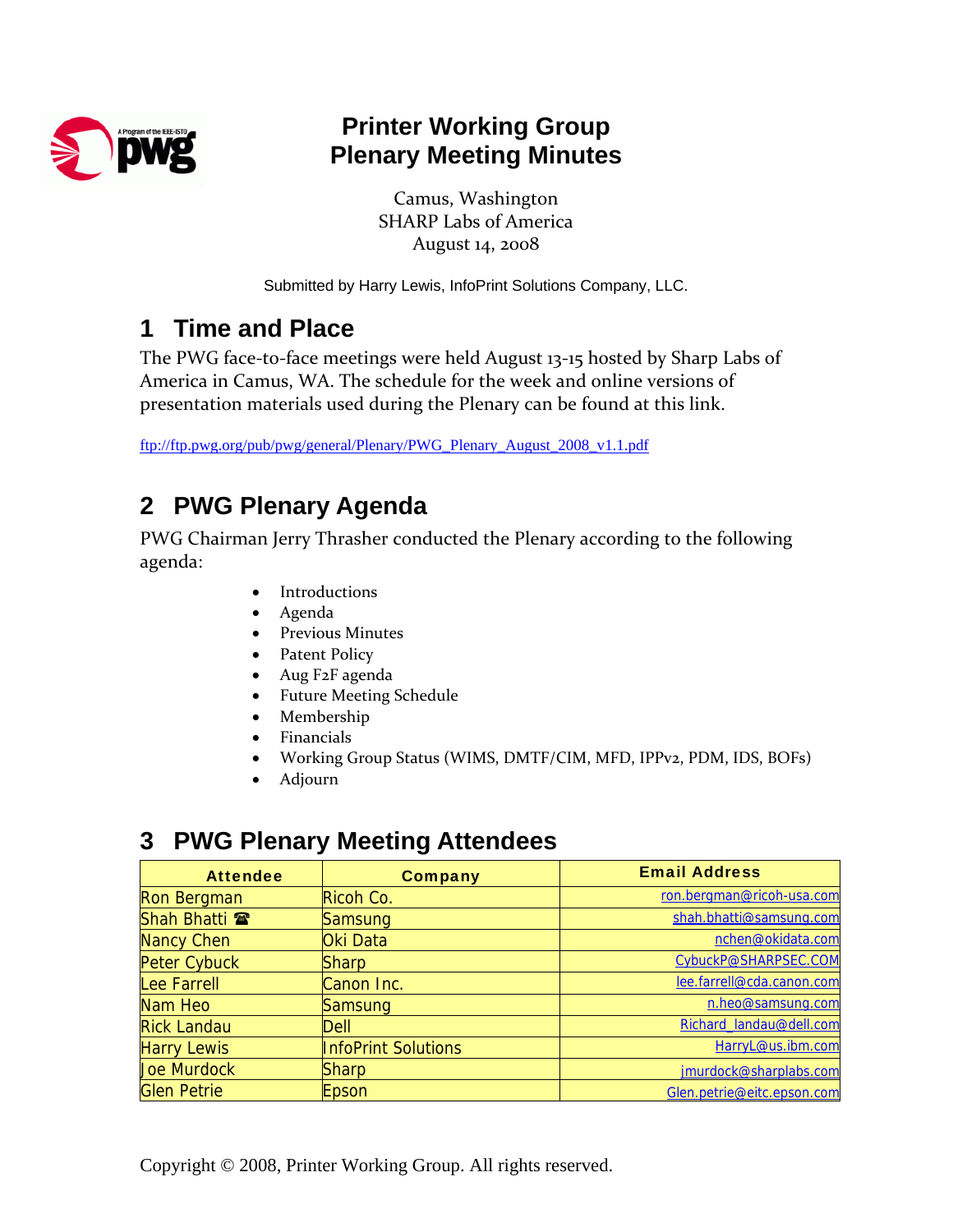

| <b>Jerry Thrasher</b> | Lexmark International Inc. | thrasher@lexmark.com   |
|-----------------------|----------------------------|------------------------|
| <b>Bill Wagner</b>    | Konica-Minolta             | wamwagner@comcast.net  |
| Dave Whitehead        | Lexmark International Inc. | david@lexmark.com      |
| <b>Craig Whittle</b>  | <b>Sharp</b>               | cwhittle@sharplabs.com |
| Peter Zehler          | <b>Xerox</b>               | Peter.Zehler@xerox.com |

#### **4 Previous Business**

The minutes of the previous PWG F2F Plenary meeting were approved.

## **5 Patent Policy**

Patent policy is under revision with the intent of completing at the August F2f in time for inclusion in the 2009 membership renewal period.

Updated RAND-Z LOA from Microsoft received related to WS-Scan service for MFD modeling and binding work. Simply corrects the reference to the proper PWG standards document title.

### **6 Future Meeting Schedule**

Jerry Thrasher presented the current draft of the 2008 PWG F2F schedule.

| <b>2008 Meeting Schedule:</b> |                                                                                          |  |
|-------------------------------|------------------------------------------------------------------------------------------|--|
| Week of October 21-23         | Lexmark @ Lexington, KY<br>http://pwg.org/chair/meeting-info/October_2008_Lexington.html |  |
| <b>Week of December 2-4</b>   | Samsung @ Irvine, CA                                                                     |  |
| <b>2009 Meeting Schedule:</b> |                                                                                          |  |
| <b>Week of February 16-19</b> | <b>Hawaii</b>                                                                            |  |
| <b>2009 Meeting Proposal:</b> |                                                                                          |  |
| Week of April 14-16           | <b>New Orleans (ISTO Planned)</b>                                                        |  |
| <b>June 16-18</b>             | <b>Rochester (Xerox)</b>                                                                 |  |
| Aug 18-20                     | Portland (Sharp) / Seattle (Microsoft)                                                   |  |
| October 13-15                 | <b>Boulder (InfoPrint)</b>                                                               |  |
| Dec 8-10                      | <b>Austin (Dell)</b>                                                                     |  |

### **7 Membership Report**

Jerry Thrasher presented the current PWG membership.

Copyright © 2008, Printer Working Group. All rights reserved.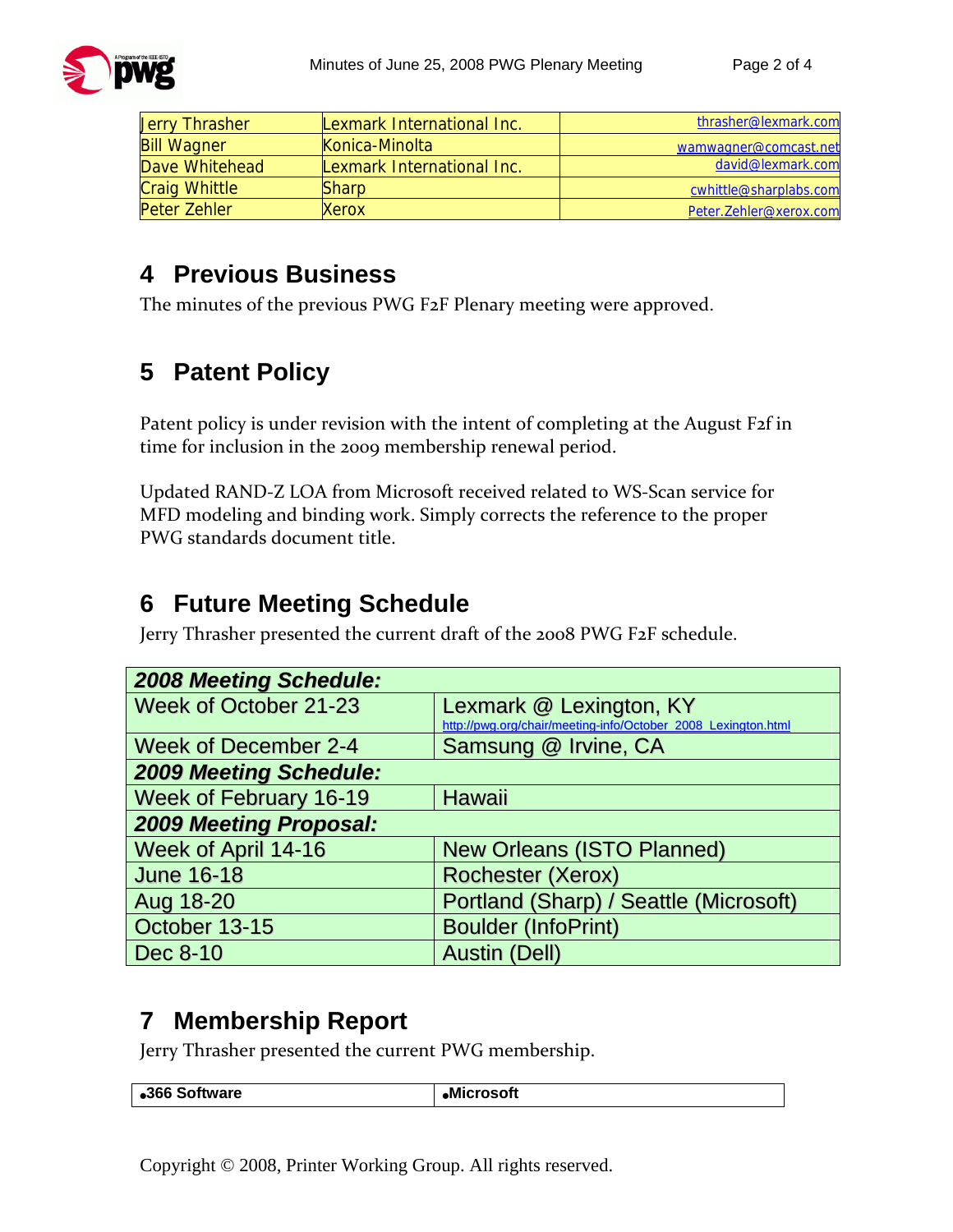

| .Apple Inc.                        | .MPI Tech A/S                    |
|------------------------------------|----------------------------------|
| $\bullet$ Boeing (??)              | .NEC Display Solutions           |
| •Canon, Inc.                       | .Northlake Software, Inc.        |
| •Coretronic                        | •Oki Data                        |
| <b>Dell</b>                        | <b>.RICOH Company Ltd.</b>       |
| •Epson Inc.                        | •Samsung Electronics Corporation |
| .Fuji Xerox Printing Systems       | .Sharp Labs of America           |
| •Hewlett-Packard                   | •Sigma-Tel                       |
| Intermate A/S                      | •Toshiba                         |
| •Konica Minolta                    | <b>.Xerox Corporation</b>        |
| <b>.Kyocera</b>                    | .Zoran Imaging Division          |
| <b>.Lexmark International Inc.</b> |                                  |

## **8 Financials**

Jerry presented an overview of the PWG finances.

## **9 Status of PWG Working Groups and Projects**

Various representatives presented status of their projects as follows. See plenary slides for further details.

#### *9.1 WIMS-CIM*

**Rick Landau** (Dell) & **Bill Wagner** (Konica-Minolta) presented WIMS – CIM status. Dell announced their direction to consider open source contribution of the prototype CIM proxy provider code with BSD or MIT style license.

#### *9.2 MFD & Semantic Model*

**Pete Zehler** (Xerox) presented MFD status. MFD Requirements document passed formal approval. Group is currently focusing on resource services for Scan and MFD. Last call version for Scan service is pending.

#### *9.3 IPPv2.0*

**Ron Bergman** (Ricoh) presented IPPv2.0 status. IPP v2.0 (Simple Workgroup), v2.1 (Enterprise) and v2.2 (Production) are being defined.

#### *9.4 PDM*

**Rick Landau** (Dell) presented PDM working group status. Rick attended InfoCOM in June where he circulated the draft spec to appx 30 members. Five companies have followed up with Rick and, as a result, Delta attended the August